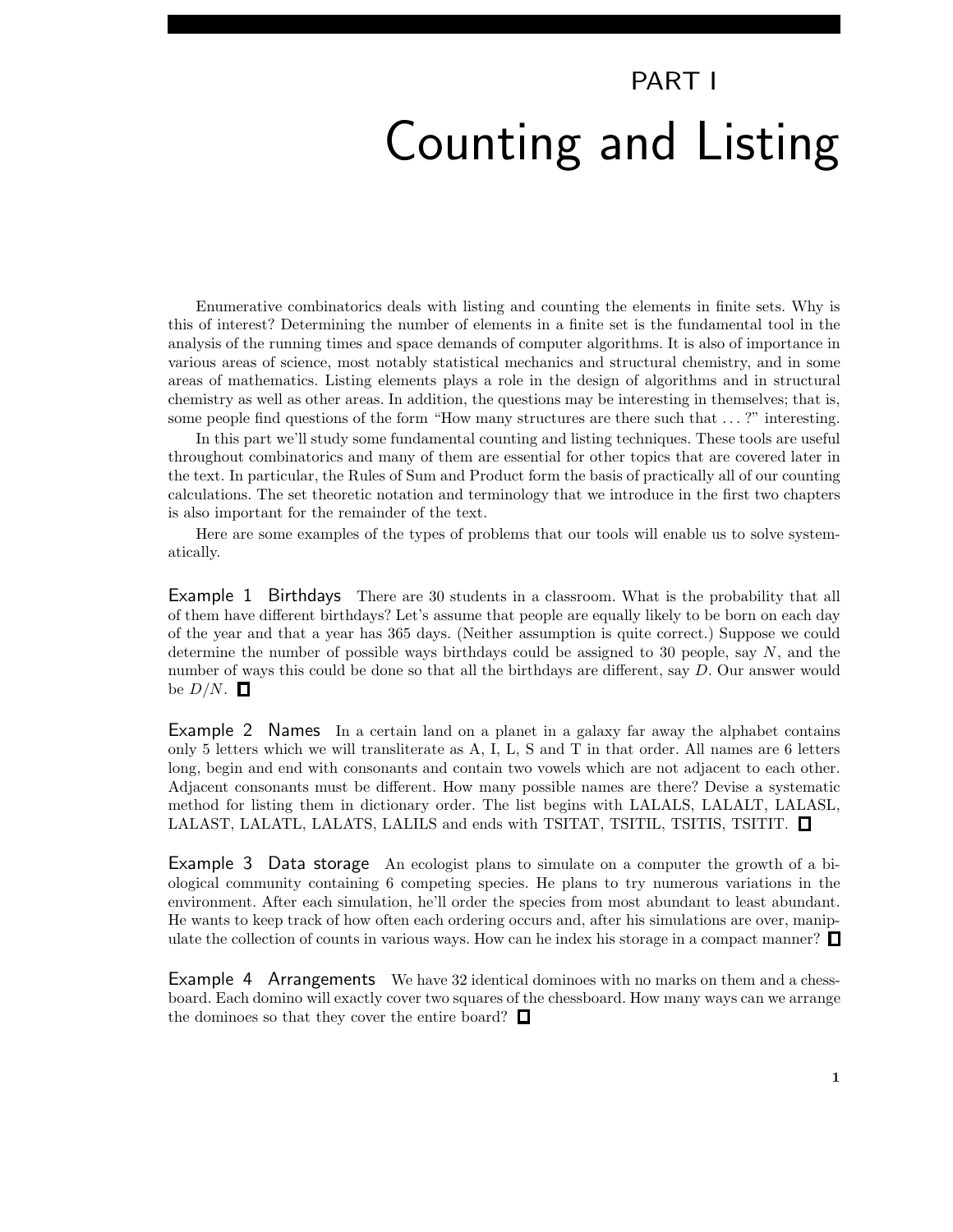Example 5 Symmetries We have a cube, some red paint and some green paint. How many different ways can we paint the cube so that each face is either all red or all green? Obtain a list of all the different ways. A first approach to this problem might be to consider coloring the first face red or green, then the second red or green and so on until we have a list of all the possibilities. This ignores an important fact about the problem: a cube looks the same from many points of view; i.e., it has symmetries. For example, there is only one way to color a cube so that it has one red face and five green ones.  $\Box$ 

In the next four chapters, we'll study some fundamental techniques for counting and listing structures. What do we mean by "structures?" It is simply a general term for whatever things we are counting. We chose it rather than "thing" or "object" to emphasize that what we are counting has some internal organization. If the things we were trying to list or count did not have some sort of internal organization, we would have no way to systematically analyze them. A list of 30 distinct birthdays or a cube with colored faces are two examples of structures. Such a list has an internal organization: For the birthdays, we have 30 distinct days of the year written in some order. A cube has considerable structure because it can be rotated in various ways and end up occupying the same space.

Understanding the internal organization clearly is the first step in solving a counting or listing problem. For the birthdays, the organization is a sequence of 30 distinct numbers between 1 and 365 inclusive. For the cube, the organization is somehow tied to the cube's symmetries. We'll easily see how to answer the birthday question thanks to the simple description of the structure's organization. We have problems with the cube because we haven't yet come up with a clear description.

In Chapter 1 we'll study some simple structures—ordered and unordered lists with and without repetitions—and we'll introduce tools for counting them. The main tools are the Rules of Sum and Product. Recursions and generating functions will also appear briefly. We'll return to generating functions in Part IV.

In Chapter 2 we'll study functions and "permutations." Besides being of interest in themselves, functions provide another way to look at the material in Chapter 1, and permutations are essential for Chapter 4. We conclude Chapter 2 with a discussion of Boolean functions and combinatorial logic.

It is frequently necessary to generate combinatorial objects or accumulate information about them rather than just count them. In Chapter 3 you'll see how to use the function viewpoint and "trees" to generate lists of structures. Furthermore, we'll study how to access particular items in the list using "ranking." This is what we need for the biologist's problem. Trees are an important structure in computer science, so you'll encounter them again in this book.

In Chapter 4 we'll study two rather unrelated topics that did not merit a separate chapter. The first topic is counting and listing structures with symmetries. Our earlier notion of permutation provides the foundation for this discussion. The second topic is a method of counting structures in a somewhat indirect manner, called the "Principle of Inclusion and Exclusion."

## Preliminary Reading

At various points in our discussion we will need to make use of proof by induction. In fact, induction is a more common proof technique in combinatorics than in most other branches of mathematics. We recommend that you review proof by induction in Appendix A (p. 361).

At times we will estimate values using "Big-Oh" and "little-oh" notation as well as the notation  $f(n) \sim g(n)$ . These are discussed in Section B.1 (p. 368). You may wish to look at this section quickly now and refer back to it as needed.

Since probability is a natural adjunct to counting, we'll encounter it from time to time in the examples and homework. The necessary background is reviewed in Appendix C (p. 381). You should look this over now and refer back to it as needed.